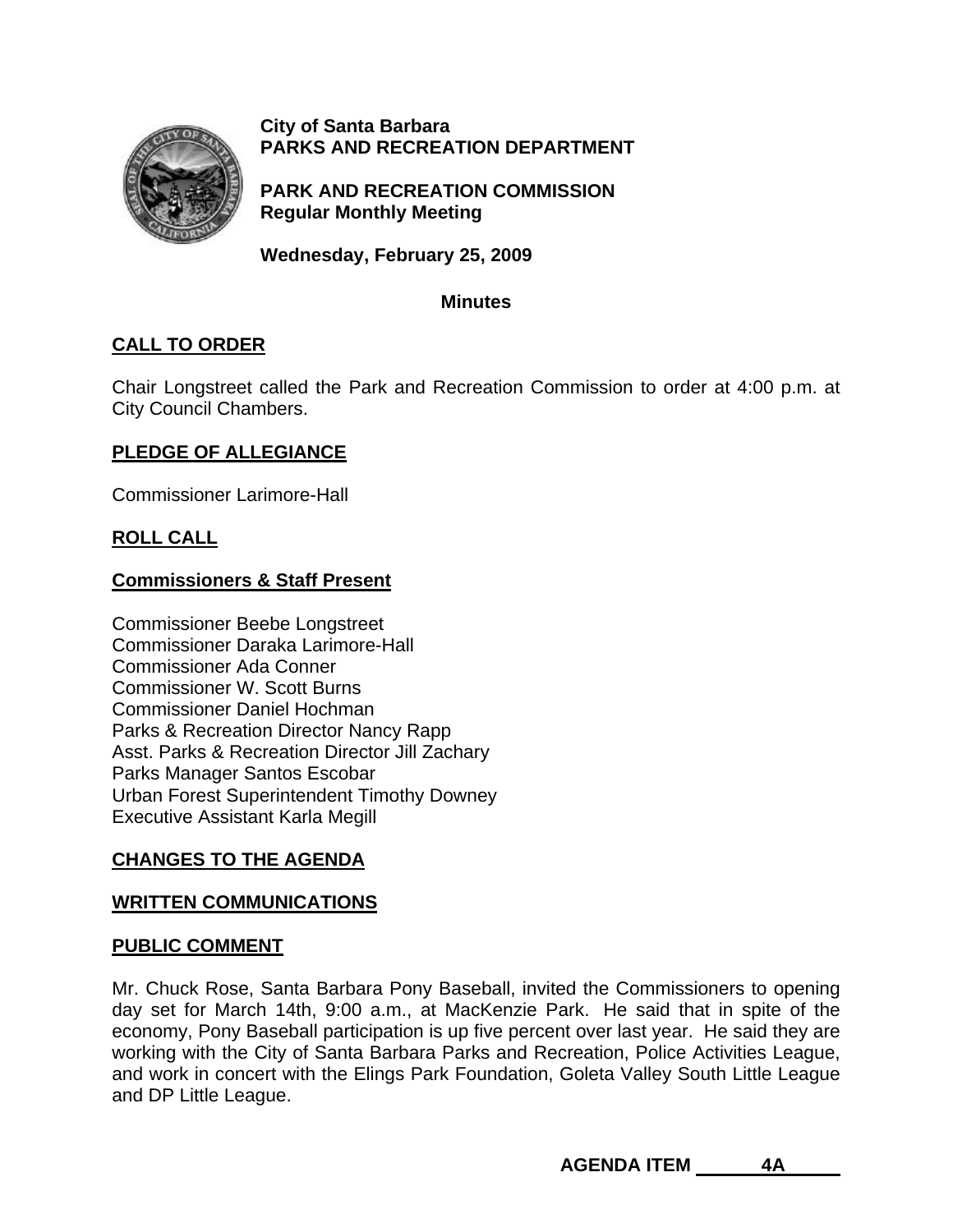Chair Longstreet commented that, especially in these difficult economic times, having partners like Pony Baseball enable these programs to be available to all children. She thanked Mr. Rose and Pony Baseball for everything they do to make sure the children in the community are taken care of.

Ms. Rapp interjected that Pony Baseball is probably the longest co-sponsorship partnership relationship the Department has had with a community organization. She said it has been a great relationship; every year they have invested their time and efforts in investing in capital improvements in the various facilities that they use, and that is the trade off for the access they have to the City fields. Ms. Rapp said that Mr. Escobar works very closely with Pony Baseball to identify park improvements that benefit the park and improve it as a baseball facility. She said she especially wants to acknowledge Pony Baseball because they have done a substantial job over the last couple years in expanding their participation and doing outreach into the neighborhoods and community and working with the Police Activities League. Ms. Rapp expressed that the Department is pleased to partner with Pony Baseball.

## **COMMUNITY SERVICE RECOGNITION**

## **COMMISSIONER COMMITTEE ASSIGNMENT REPORTS**

Commissioner Burns reported on the activities of the Youth Council. He advised that on March 17th, the 2nd Anniversary of the Teen Center will be celebrated. Mr. Burns said he anticipates the Commissioners will receive formal invitations as the Youth Council wants them to attend.

Chair Longstreet reported on the activities of the West Beach Art Subcommittee. She said that project is moving forward and going before the various other Commissions for approval.

Chair Longstreet reported the she and Ms. Rapp attended the California Park and Recreation Society (CPRS) Commissioners' Workshop at Hearst Castle this past weekend. She said the main topic was advocacy and the role of boards and commissions in advocating for parks and recreation facilities and programs within their communities. Ms. Longstreet commented that she thinks of advocating as asking for money, but in these times, it may be even broader than that. She said the Commission needs to generate community support for what they do and know is important in the community.

Ms. Rapp added that the California Park and Recreation Society (CPRS) is the professional association for Parks and Recreation in the state of California. She said that one of the presenters at the workshop was the Executive Director of the organization. Ms. Rapp said that the Director shared with the group that the organization has recently taken on an extensive survey of how Californians value Parks and Recreation. She said this is the first such effort to take place in the country. Ms.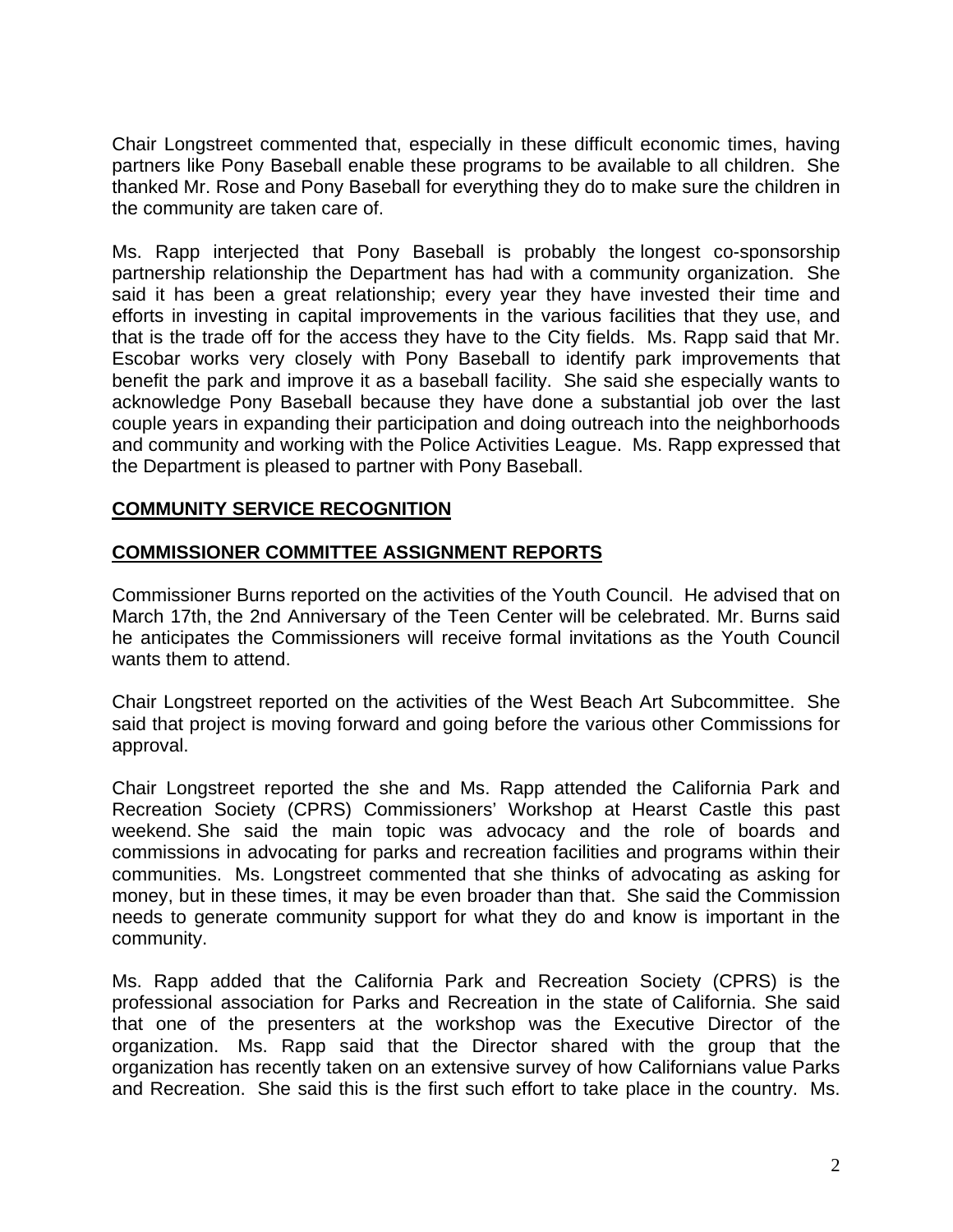Rapp said that the information gleaned from the survey is being shared with other communities as well. Ms. Rapp said that the two things that came from the survey that was most impressive is that 98% of Californians visit parks, and 50% of Californians do or have participated in Recreation Programs. She said this is important information for the Department as we are facing challenging budgetary times. She said that if that is reflective of our own community, then we need to be making our priorities fit that statistic. Ms. Rapp said the discussion with the panel, which consisted of commissioners from the state and local level, City Council members, and a Parks and Recreation Director, focused on advocacy and how to be an effective advocate at those different levels of organization.

Ms. Rapp said the workshop was very informative, and in the future, if the opportunity exists, it would be worthwhile to have all the Commissioners attend.

## **COMMISSION AND STAFF COMMUNICATIONS**

## **YOUTH COUNCIL REPORT**

Intern Torres-Santos discussed the Anniversary of the Teen Center which will be held March 17th, 5:00 p.m. at the Teen Center.

Intern Torres-Santos stated that the Youth Council welcomed Commissioner Burns as the liaison from the Commission.

## **CONSENT CALENDAR**

## **1. Summary of Council Actions**

Commissioner Larimore-Hall asked to which projects the money was redirected.

Ms. Rapp indicated that the funds were redirected to the additional projects at the Franklin Neighborhood Center, Ortega Welcome House, and a new roof for the Haley Street Youth Center.

## **2. Approval of Minutes**

Recommendation: That the Commission:

 A. Waive the reading and approve the minutes of the regular meeting of December 17, 2008; and

**Commissioner Daraka Larimore-Hall moved, seconded by Commissioner Beebe Longstreet, and passed 4/0 to waive the reading and approve the minutes of the regular meeting of December 17, 2008; and** 

Commissioner Conner Abstained.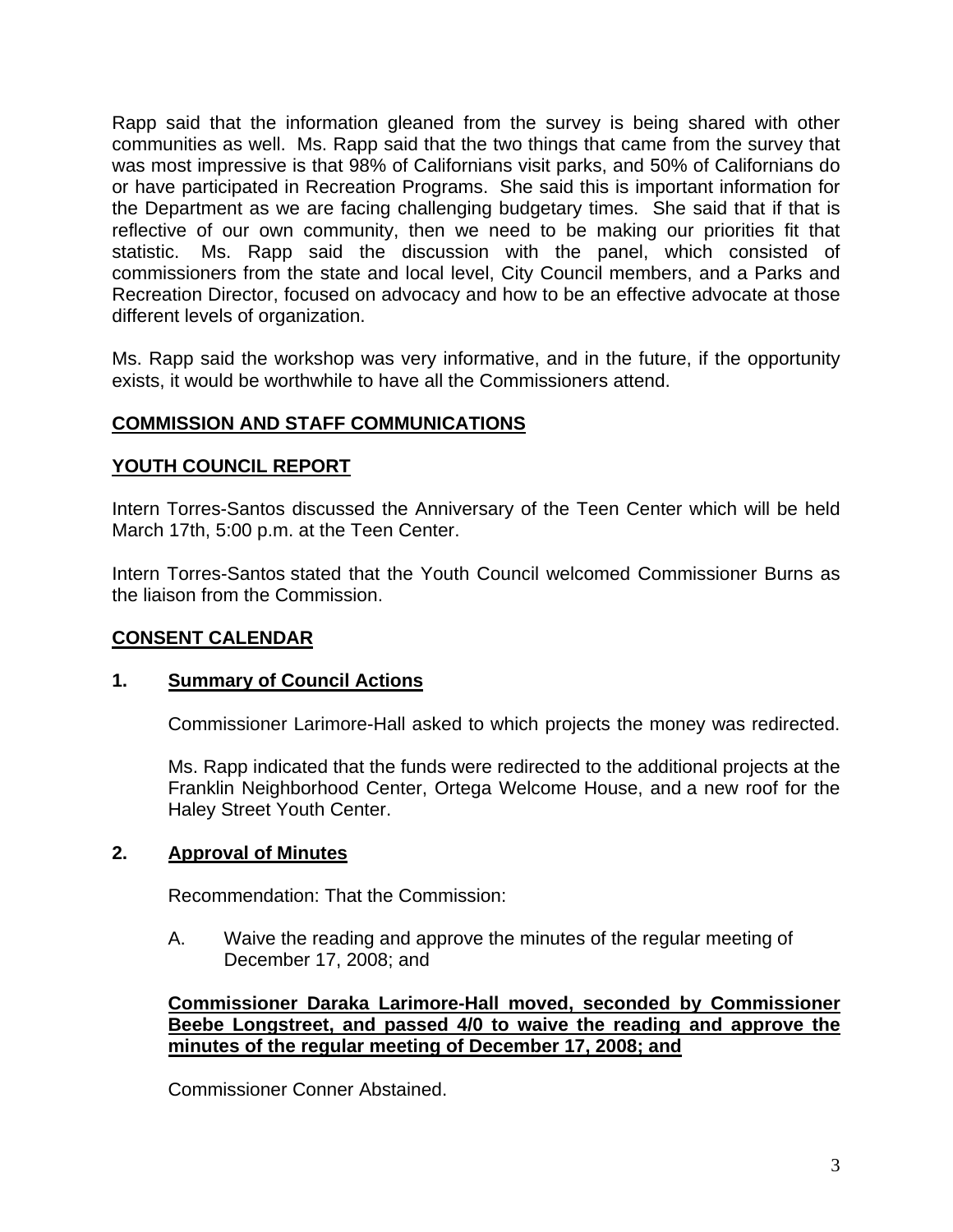B. Waive the reading and approve the minutes of the regular meeting of January 28, 2009.

## **Commissioner Daniel Hochman moved, seconded by Commissioner Beebe Longstreet, and passed 4/0 to waive the reading and approve the minutes of the regular meeting of January 28, 2009.**

Commissioner Larimore-Hall abstained.

## **STREET TREE ADVISORY COMMITTEE ITEMS**

#### **3. Street Tree Advisory Committee Recommendations**

Recommendation: That the Commission:

- A.Deny the following Street Tree removal request.
	- 1. 202 La Jolla Drive Susan Belloni Podocarpus gracilior, Fern Pine

**Commissioner W. Scott Burns moved, seconded by Commissioner Daraka Larimore-Hall, and passed 5/0 to concur with the staff and Street Tree Advisory Committee recommendation regarding item 3A(1).**

- B.Approve the following Setback Tree removal requests.
	- 1. 517 Alameda Padre Serra Scott Miners for Catherine Young Quercus agrifolia, Coast Live Oak

**Commissioner Ada Conner moved, seconded by Commissioner Daraka Larimore-Hall, and passed 5/0 to concur with the staff and Street Tree Advisory Committee recommendation regarding items 3B 1 & 2.** 

- 2.416 418 Montgomery Street Dr. Dan Secord/Earthform Design Yucca elephantipes, Giant Yucca
- 3. 920 Summit Road/Old Coast Highway Randall Mudge 17 various trees

**Commissioner W. Scott Burns moved, seconded by Commissioner Daniel Hochman, and passed 5/0 to concur with the staff and Street Tree Advisory Committee recommendation regarding item 3B(3).**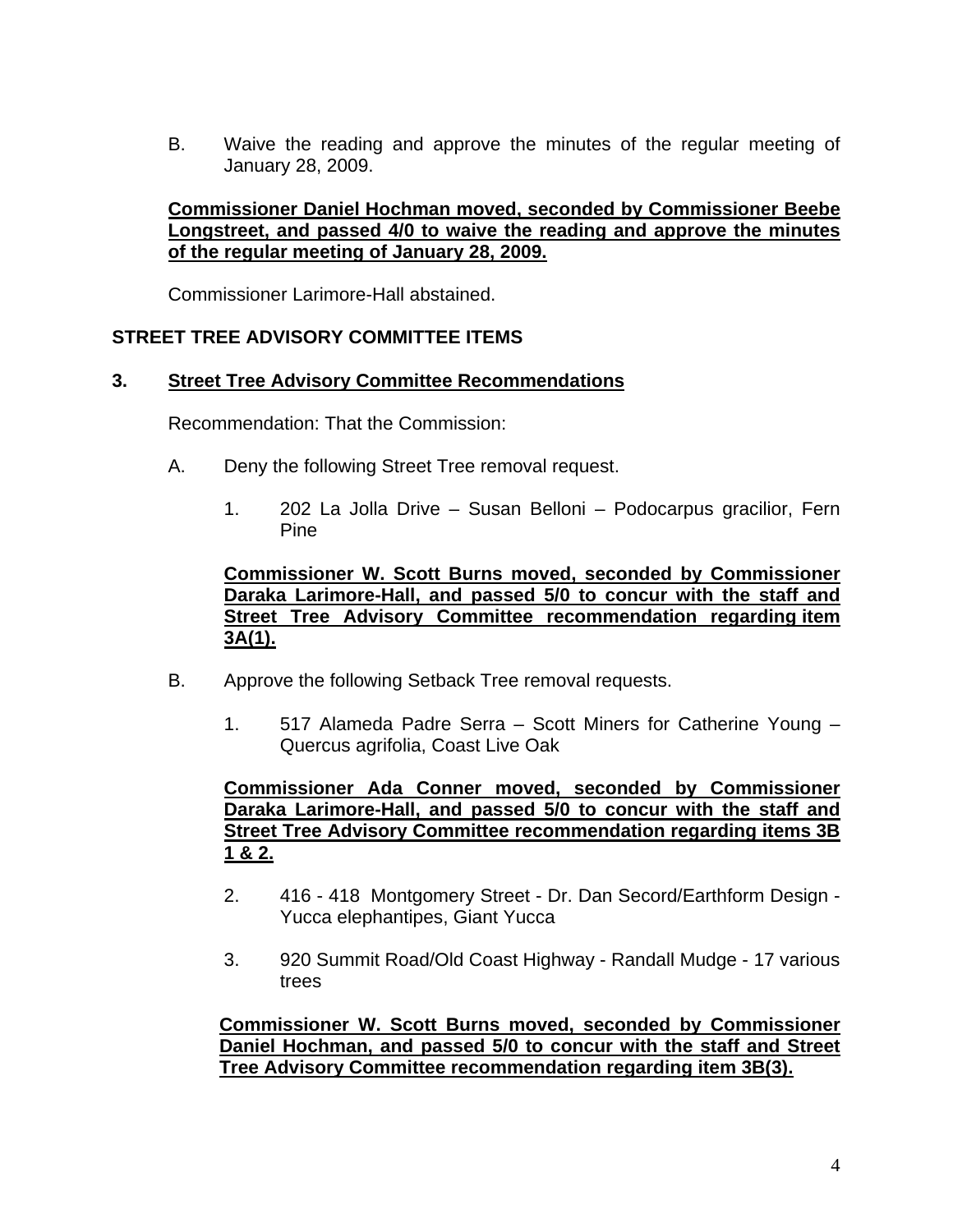4. 1021 San Andres Street – Mrs. Conrad/Action Tree – Podocarpus gracilior, Fern Pine

## **Commissioner Daniel Hochman moved, seconded by Commissioner Ada Conner, and passed 5/0 to concur with the staff and Street Tree Advisory Committee recommendation regarding item 3B(4).**

- C. Deny the following Setback Tree removal request.
	- 1. 617 Bradbury Avenue Fae Perry/Leed Santa Barbara, LLC Phoenix canariensis, Canary Island Date Palm

Mr. Downey reported that the reason for the request was that this tree was a danger to public safety, and it is not compatible with other trees or the scale of the proposed project. Mr. Downey indicated that the tree is approximately 80 feet tall. He said that given the extraordinary size, the tree is a rare specimen and should be preserved, although the tree has not been given that designation by City Council.

Mr. Downey advised that the Architectural Board of Review on February 23, 2009, conducted a 2nd concept review on the project. He said that one of the Board Members stated he could not support this project with the removal of the palm; another member stated that she is in favor of preserving large trees but this tree doesn't make or break the project in her mind, but she would lean toward what ever is right for the project. Mr. Downey indicated that the Motion included in part "a majority of the Board believes the project can move forward no matter what the decision is for the palm".

Mr. Downey stated that the Street Tree Advisory Committee and staff determined the hazard could be mitigated through trimming. He further said that the Committee and staff determined the tree is a skyline tree and therefore an asset to the community.

Mr. Downey advised that the Committee and staff recommend the removal request be denied.

## Speakers:

Robert Livernois spoke in favor of retaining the tree.

Fae Perry said that in 2007 after she purchased the lot, she contacted Mr. Downey who said she needed to apply for a permit to remove the tree. She said she was told the tree was not on City property, so she proceeded to obtain the services of a contractor to remove the tree. Ms. Perry said when the contractor was there to remove the tree, a neighbor contacted Mr. Downey and the contractor was issue a stop work order because the area is going to be re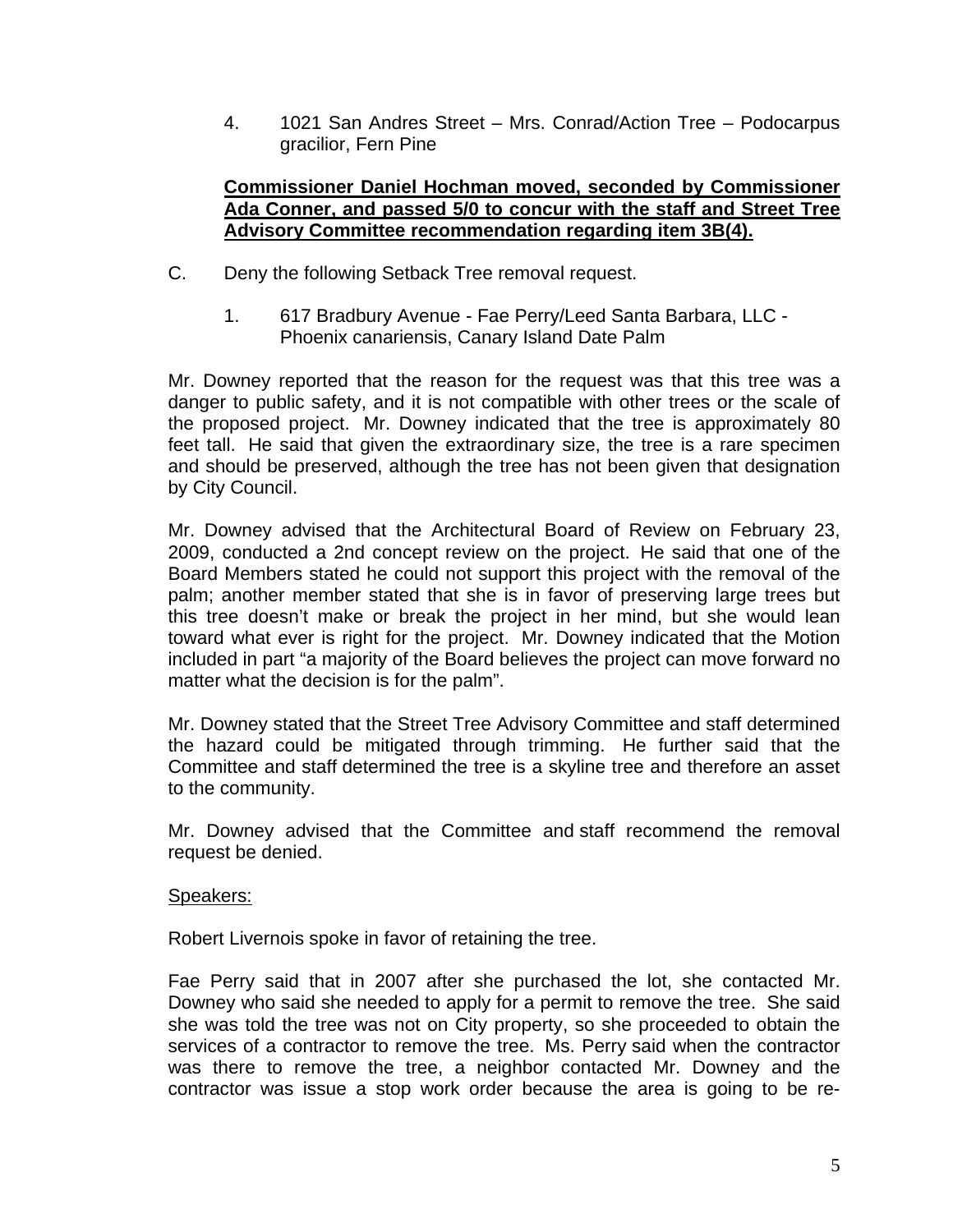zoned. Ms. Perry said the tree is a danger to the public and would be a financial burden for her to maintain it. She said she has plans to develop the area, and the tree will take up the majority of the living space. Ms. Perry said they plan to plant a Japanese Maple.

Mr. Downey responded to the zoning issue. He said the property is currently zoned C2, but Community Development Planning Division, in reviewing the project, wants to treat it R3, R4 because of neighboring properties and the uses of those properties, which provides for a ten-foot setback.

Chair Longstreet said she watched the Architectural Board of Review meeting today and said the tree can remain in the project and can go forward. She said there were some feelings amongst members of ABR that the tree needs to be saved. Ms. Longstreet stated that she tried to pay attention to the auxiliary issues around the tree trying to figure out the zoning issue. She further indicated that she did a site visit to the tree and said it is a gorgeous tree; not when you are standing next to it, but that is not the only way trees are viewed in the community.

Commissioner Larimore-Hall asked for clarification about the zoning issue. He asked whether if the area was treated as a C2 zone, then the Commission would not have jurisdiction over the setback because the setback area is shorter on commercial than on residential areas.

Mr. Downey responded saying that zoning C2 is a zero setback.

Commissioner Larimore-Hall asked what body within the City is the recommendation of treating this as R3, R4 coming from.

Mr. Downey said Community Development Planning Division is recommending the area be treated as R3, R4.

Commissioner Larimore-Hall commented that he is always happy to save a tree in a setback and he wishes the setback for commercial properties was higher than zero.

Chair Longstreet commented that the zoning issues have to do with the way the project is proposed. She said the project is proposed as mixed use; if it would have gone forward as a commercial project, it would not be before the Commission, but it does have a residential component, thereby allowing Community Development to do what they are doing.

Mr. Downey added that the only building currently on the property is a residential building.

Commissioner Burns said he went to the site yesterday, and went back again this afternoon. He commented that the front of the building is basically the back of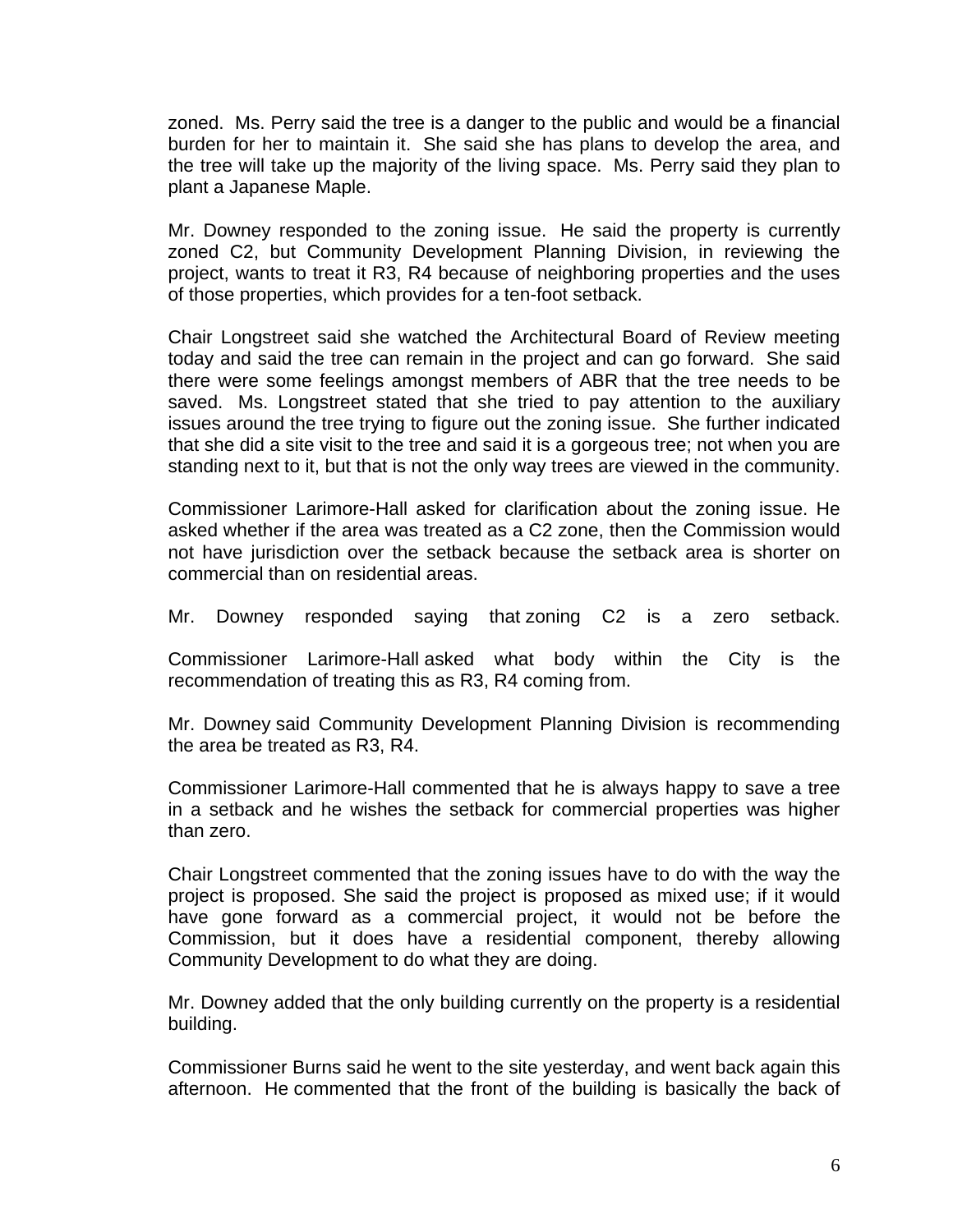two commercial structures; it is a residential area, but it is also a commercial area. Mr. Burns said that the tree is huge and is out of place. He said that if the resident is planning to put another tree in its place that would be of similar size as some of the other trees on the street, he would be in favor of that.

Commissioner Hochman asked how the removal was stopped if there was no plan in progress and the property was then zoned C2 and was being treated as C2.

Mr. Downey said that there is an ordinance on the books that states when you are going to develop a property, you need to indicate any trees on the plan. He said that when he went out to the site, he urged them to stop the removal, he did not demand that they stop.

Commissioner Hochman asked whether there was a plan to develop at that time.

Mr. Downey said he was not aware of a plan.

Commissioner Hochman asked had they continued with the removal at that point, would it have been a problem.

Mr. Downey said they would have had to indicate any trees on the property for the prior two years when the put in the proposal, and had they not done that there would have been an issue, but other than that, no, there would not have been a problem.

Commissioner Hochman commented that the applicant could have removed the tree, submitted plans that indicated there use to be a tree there, and put a different tree in a future plan, and the Commission would not be discussing the removal of a tree that had already been removed legally.

Mr. Downey said Commissioner Hochman is correct.

### **Commissioner Ada Conner moved, seconded by Commissioner Daraka Larimore-Hall, and passed 3/2 to deny the setback tree removal of the Phoenix canariensis, Canary Island Date Palm located at 617 Bradbury Avenue as recommended by the Street Tree Advisory Committee.**

Commissioner Larimore-Hall stated that he wants to be on the record saying that as we move towards more mixed use developments, there are going to be more of these kinds of zoning issues. He said he wants to be on the record passing on to the powers that be that clear guidelines, as well as public education to property owners that are planning to develop in that way, about all of the implications that will be for land use, for trees, etc., would be helpful and make the Commissioners' jobs allot easier.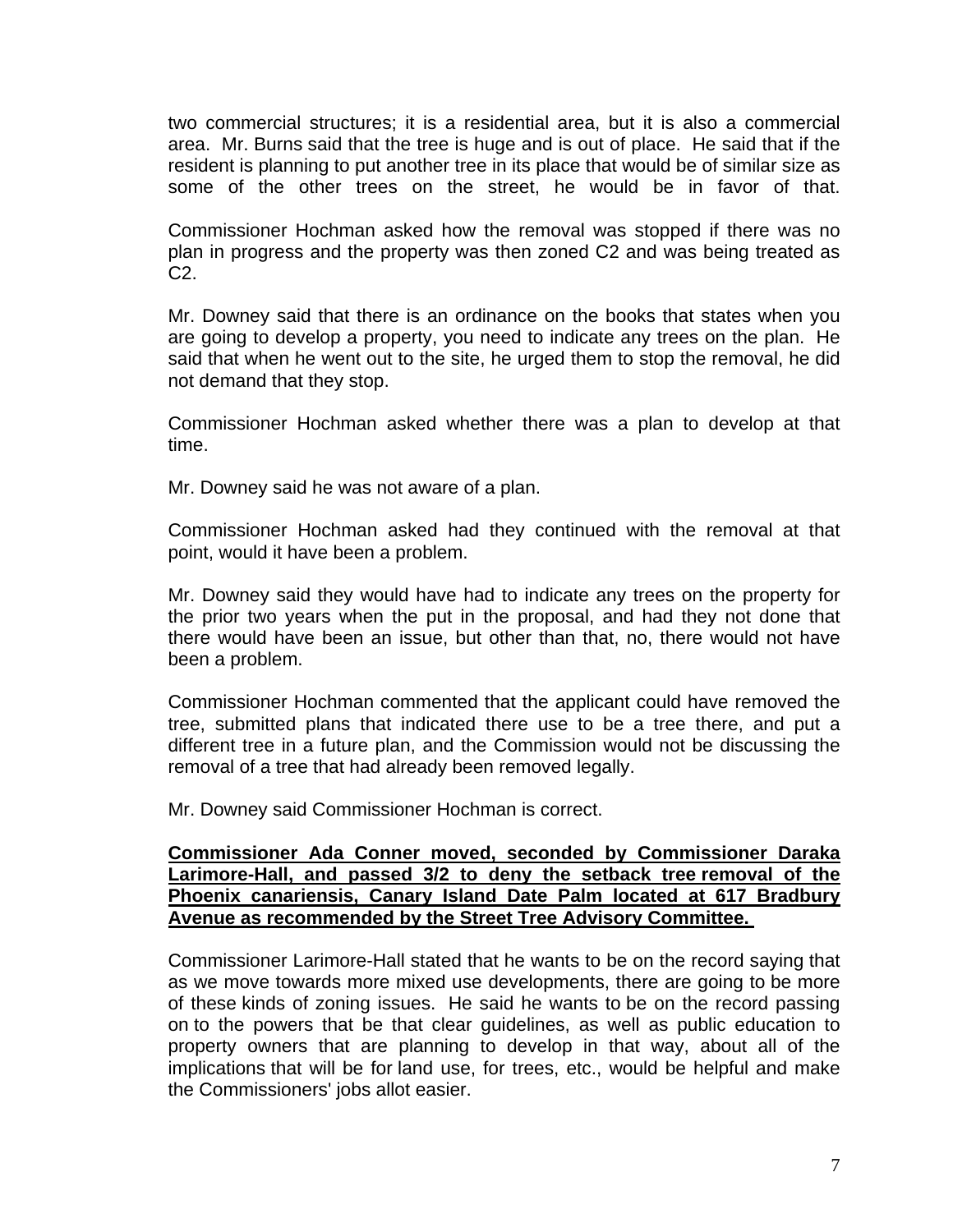- D. Consider the following changes to the Master Plan.
	- 1. Species change 2400 block of Calle Galicia

Mr. Downey reported that the existing trees in the 2400 block of Calle Galicia are a mixture of Melaleuca trees and Brazilian Pepper Trees. He said this block of Calle Galicia does not have a designated tree. Mr. Downey advised that based on the size of the parkways and the existing species the Street Tree Advisory Committee and staff determined it would be appropriate to choose two trees for this section and recommend the Prickly Leaf Paperbark and Cajeput tree be adopted as the designated street tree for the 2400 block of Calle Galicia.

Chair Longstreet asked how tall a Cajeput tree gets.

Mr. Downey responded saying that a Cajeput tree can get up to be 45 - 50 feet tall.

Commissioner Larimore-Hall asked how flammable the proposed trees are.

Mr. Downey said neither of the trees is listed on the high-fire danger trees list.

#### **Commissioner Daraka Larimore-Hall moved, seconded by Commissioner W. Scott Burns, and passed 5/0 to concur with the Street Tree Advisory Committee recommendation regarding the designation of street trees as amended to the Street Tree Master Plan for the 2400 block of Calle Galicia.**

**2.** Species change - 200 block Adair Drive

Mr. Downey reported that the current designated species is Purple Leaf Plum, and the existing profile is 2 purple plums, 2 Queen Palms, and 1 Jacaranda. He said that the parkways are small and would only support a small tree. Mr. Downey further said that the street is a cul-de-sac of San Remo and this section of San Remo is designated Purple Leaf Plum. He advised that Purple Leaf Plums in this area are suffering from Fire Blight once they age and growth slows. Mr. Downey said that the requesting party recently lost two Plums in front of his property due to Fire Blight.

Mr. Downey advised that the Street Tree Advisory Committee and staff recommend Forest Pansy Redbud be approved as the designated street tree for the 200 block of Adair Drive, due to its similar look to the Plum and its is immune to Fire Blight.

Commissioner Burns asked whether there are other trees in the City that have the same potential Fire Blight, and are we doing anything proactive about it.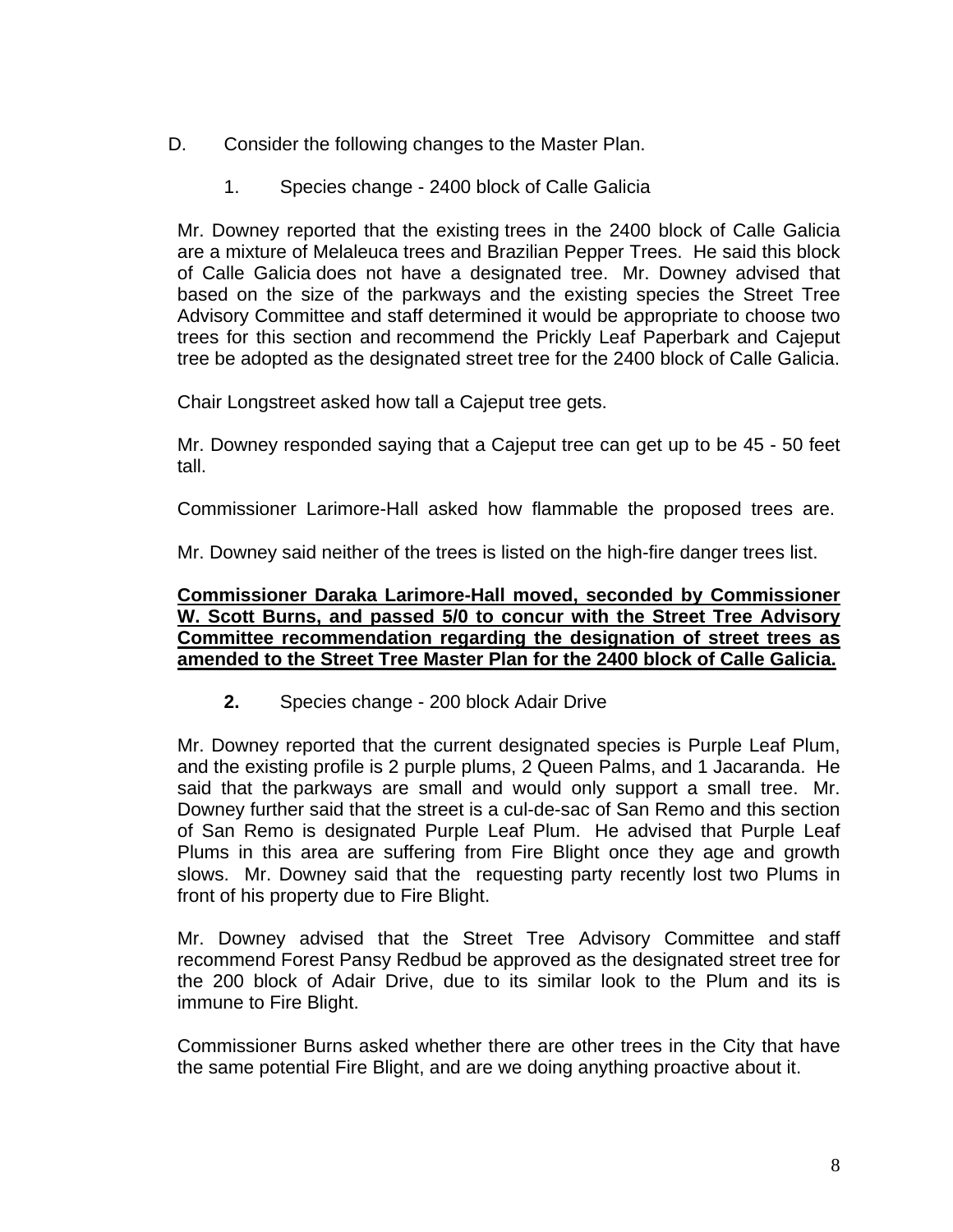Mr. Downey said Fire Blight is an opportunistic disease that is not very treatable. He said the disease spreads by insects, and if it is raining when the plant is blooming, the disease is transmitted to the new flowers, and causes dieback of the tree. Mr. Downey said there is some research that shows some affect of antibiotic sprays, but since Santa Barbara is a sustainable community, we try to refrain from those types of treatments whenever possible. He further said that given the questionable effectiveness, it is unadvisable.

## **Commissioner Daniel Hochman moved, seconded by Commissioner Daraka Larimore-Hall, and passed 5/0 to concur with the staff and Street Tree Advisory Committee regarding a change to the Species designation change to the 200 block Adair Drive.**

## **ADMINISTRATIVE AND STAFF REPORTS**

## **4. Parma Park Report**

Recommendation: That the Commission receive a status report regarding actions to mitigate damage associated with the Tea Fire and plans for the restoration of Parma Park.

Ms. Zachary and Mr. Escobar provided this report.

Commissioner Burns asked when the Park might be opened to the public. Ms. Zachary said staff hopes it will be open within the next month to six weeks.

Commissioner Hochman commended all efforts related to the Tea Fire. He asked regarding the funds in the Parma Park maintenance account, how often funds are provided, and whether it is annually.

Ms. Zachary said the Parma Park Trust provides funding generally on an annual basis. She said each year staff develops a work plan which has a cost estimate for implementation. She said that generally speaking, the Department gets about that amount of money in order to implement the work plan. Ms. Zachary said that as with other projects and programs there is often money left over at the end of the year. She said the Parma Park Fund is housed in a special grant fund within the general fund and rolls over from year to year. Ms. Zachary said that on an annual basis, depending on the type of work staff is doing, \$50,000 - \$85,000 may be spent at the park. She said that most of the money is spent on vegetative fuels management, removing dangerous trees, trail maintenance. Ms. Zachary said staff has been working on some special projects related to exotics removal, signage, etc., which adds a certain amount of expense on an annual basis. She said the Parma Park Trust recently provided \$85,000 in December, and part of the disbursement depends on what the trust needs to do. Ms. Zachary said that money will be placed in a special account and will only be spent once staff determines with the Trustee what it will be spent on.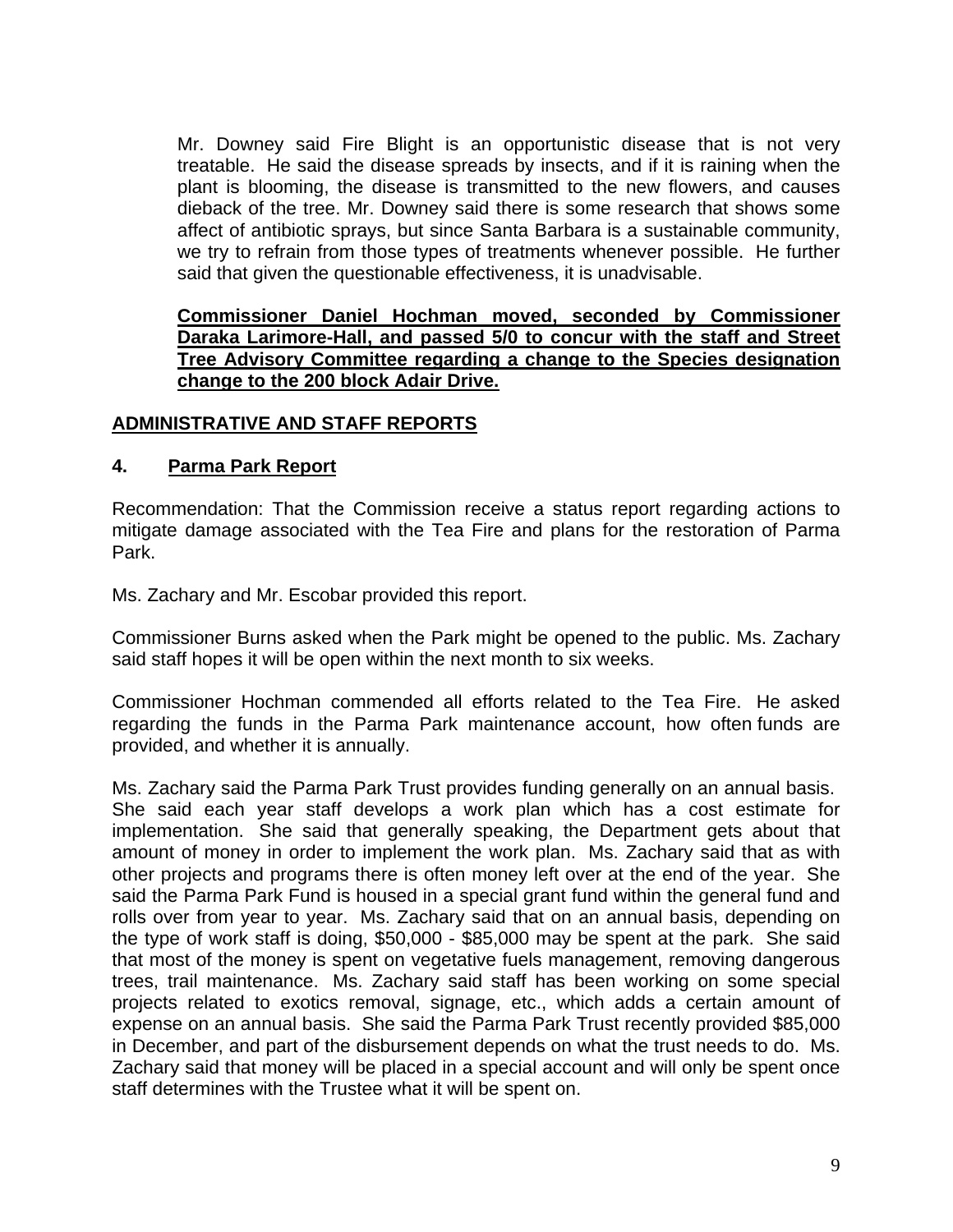Commissioner Hochman asked whether the efforts going on over the next 18 months probably replacing anything that had been on the plans before the Tea Fire, and is the \$212,000 in addition to the \$190,000 already in the maintenance account.

Ms. Zachary responded saying that when the budget was developed, the total cost for the work to be done or has been done, with includes the immediate emergency money and rehabilitation totaled \$416,000. She said staff determined that a good portion of that cost could be carried by FEMA. She said staff provided the trustee the total cost, including the FEMA estimate, so the Trustee could determine whether the funding currently in the account could be used towards it. Ms. Zachary said that has conceptually been agreed upon, and staff has spend a great deal of time over the last week coming up with more details, which were provided to the Trustee last week.

Ms. Zachary advised the Commission that staff, in consultation with the Parma Park Trustee, has determined that the Parma Stanwood Entrance capital project needs to be delayed for a couple of years. She said that they determined it would wise to put it off because it is not clear how the area of the park will change if there are significant storms. Ms. Zachary said that staff can evaluate the area in the next 12 - 18 months and then reschedule the project. She said the funding for the project is provided by the Parma Park Trust and kept in a separate account for that project and will remain there until the project is started. Ms. Zachary very briefly highlighted that project for the benefit of the new Commissioners.

Chair Longstreet asked for clarification regarding the usage of Parma Park, specifically, is it open space, equestrian, hiking, no wheeled vehicles. Ms. Zachary said that bicycles are allowed in the park, but only on the fire roads.

Chair Longstreet asked whether as staff moves forward, this is an area where we may be doing trail building in collaboration with some of the usage groups. Ms. Zachary said that it could be a great place for the user groups to come together and do some sustainable trail building, primarily because it is not going to change. She said the agreement with the Trust provides that the City will not allow bicycles on the trail, so it give a neutral territory to try out some sustainable trail building techniques where there is not significant ownership over any given trail.

Ms. Rapp said there has been a tremendous amount of community response to all of the people affected by the Tea Fire. She said it was very heartwarming to have people in the community, particularly those for whom Parma Park is their backyard, who contacted the Department and said they want to be part of the replanting and helping to bring their neighborhood park back. Ms. Rapp said the Department looks forward to involving the neighbors and the community in projects that help to restore the park.

## **5. Shoreline Park Update**

Ms. Zachary provided this report.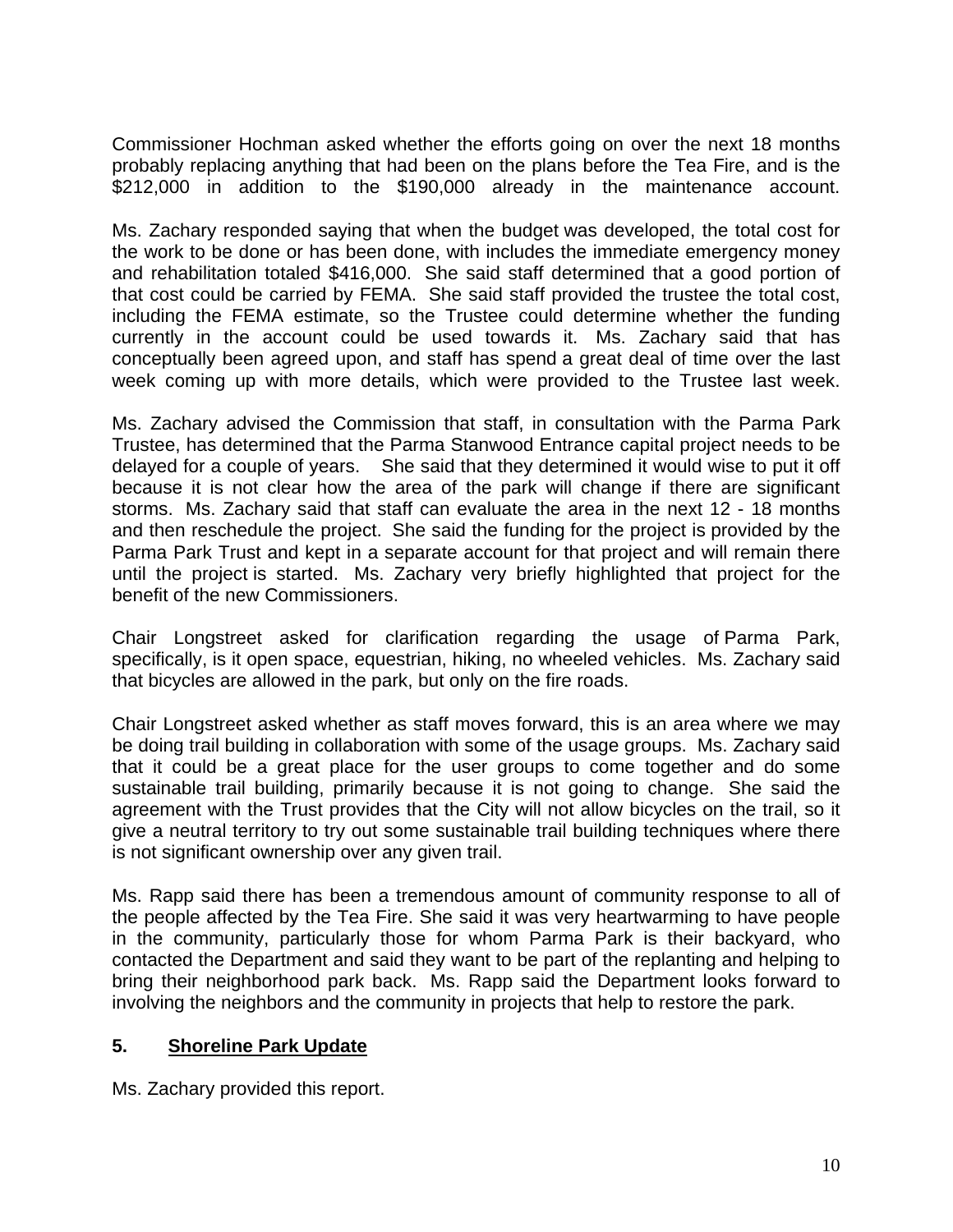Intern Torres-Santos asked whether the steps will be repaired or removed.

Ms. Zachary said the steps at the park are fine. Mr. Escobar interjected that the steps are fairly new. He said they are a beautiful set of steps and encouraged the Commission to go down and take a look at them.

Ms. Rapp stated that initially, the steps were closed because staff was more concerned about landslides or debris in an adjacent area, and also people going down onto the beach where there was the potential for debris falling. She said the steps were never a safety concern.

Ms. Rapp also stated that there were news media reports that the restroom was cracking and might be closed, but those reports are not accurate. She said the restroom is not showing any signs of cracking. Ms. Rapp indicated that staff will continue to monitor the restroom, as the survey showed that there is potential concern for more land movement in that area, but there is no current danger.

Commissioner Burns commented that at the community meeting there was a question about watering. He asked Mr. Escobar to talk about the City's watering practices. Mr. Escobar did so.

#### **6. Advisory Committee Interview and Appointment**

Recommendation: That the Commission:

 A. Interview Dominic Namnath and appoint him to the Golf Advisory Committee; and

The Commission interviewed Mr. Namnath for appointment to the Golf Advisory Committee.

**Commissioner Daniel Hochman moved, seconded by Commissioner Daraka Larimore-Hall, and passed 5/0 to appoint Dominic Namnath, representing the Santa Barbara Men's Club, to the Golf Advisory Committee for a term ending December 31, 2010.** 

B. Consider the application of Bob Grebil and reappoint him to the Tennis Advisory Committee.

 **Commissioner Ada Conner moved, seconded by Commissioner W. Scott Burns, and passed 5/0 to reappoint Bob Grebil, representing the community at large, to the Tennis Advisory Committee for a term ending, December 31, 2010.** 

## **OLD BUSINESS**